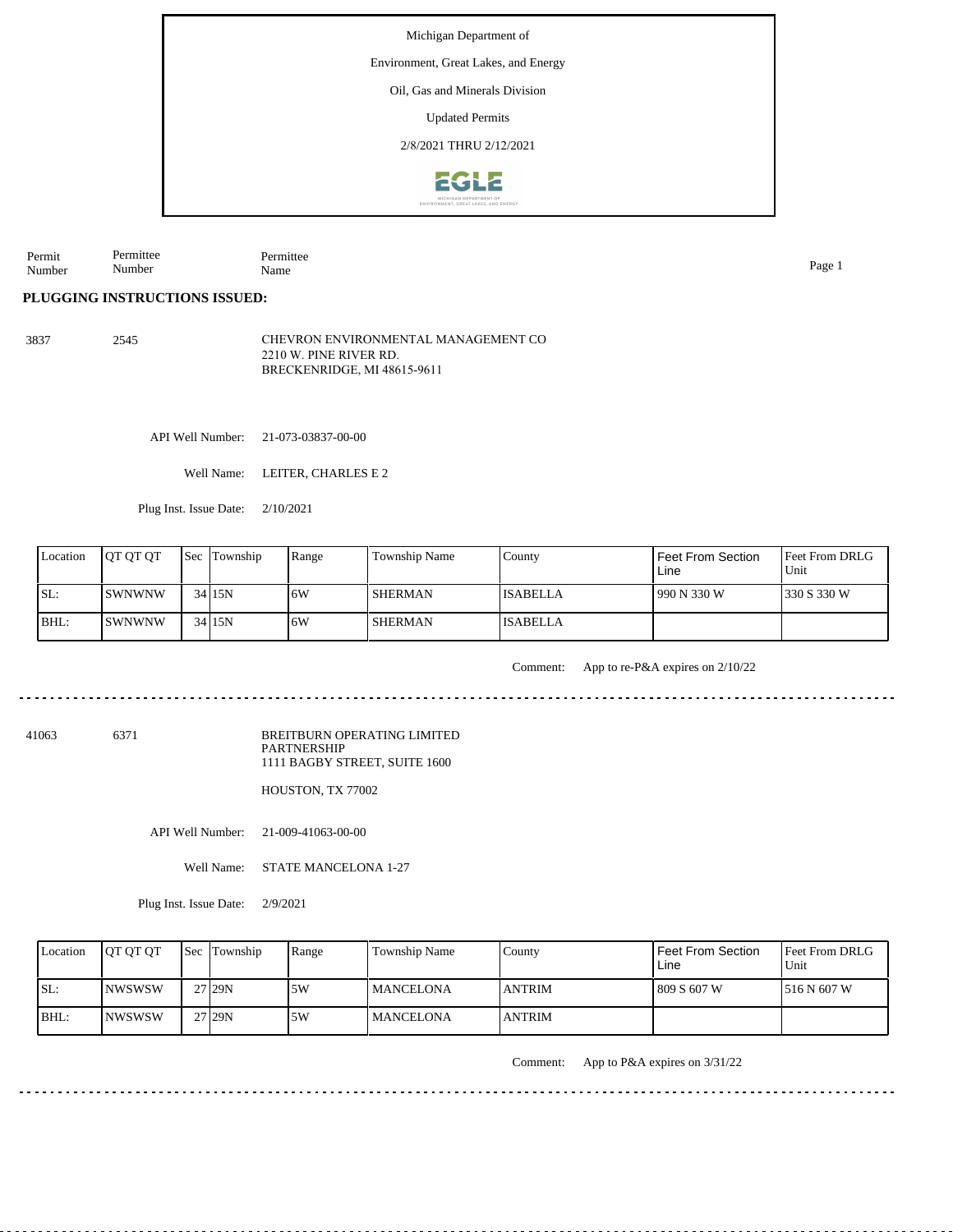# Environment, Great Lakes, and Energy

Oil, Gas and Minerals Division

Updated Permits

2/8/2021 THRU 2/12/2021



| Permit | Permittee | Permittee                                                                                    | Page 2 |
|--------|-----------|----------------------------------------------------------------------------------------------|--------|
| Number | Number    | Name                                                                                         |        |
| 4357   | 2545      | CHEVRON ENVIRONMENTAL MANAGEMENT CO<br>2210 W. PINE RIVER RD.<br>BRECKENRIDGE, MI 48615-9611 |        |

API Well Number: 21-073-04357-00-00

Well Name: WILLE, STANLEY E 9

Plug Inst. Issue Date: 2/10/2021

| Location | <b>IOT OT OT</b> | <b>Sec</b> Township | Range | Township Name     | County          | Feet From Section<br>Line | <b>Feet From DRLG</b><br>Unit |
|----------|------------------|---------------------|-------|-------------------|-----------------|---------------------------|-------------------------------|
| ISL:     | <b>INENWNE</b>   | 4 I 14 N            | 16W   | <b>BROOMFIELD</b> | <b>ISABELLA</b> | 450 N 980 W               |                               |
| BHL:     | <b>NENWNE</b>    | 4 14N               | 16W   | l BROOMFIELD-     | <b>ISABELLA</b> |                           |                               |

Comment: App to re-P&A expires on 2/10/22

. . . . . . . . . . . . . . . . . . . . . . . . . . . . . . . . . . . . . . <u>. . . . . . . . . . . . .</u>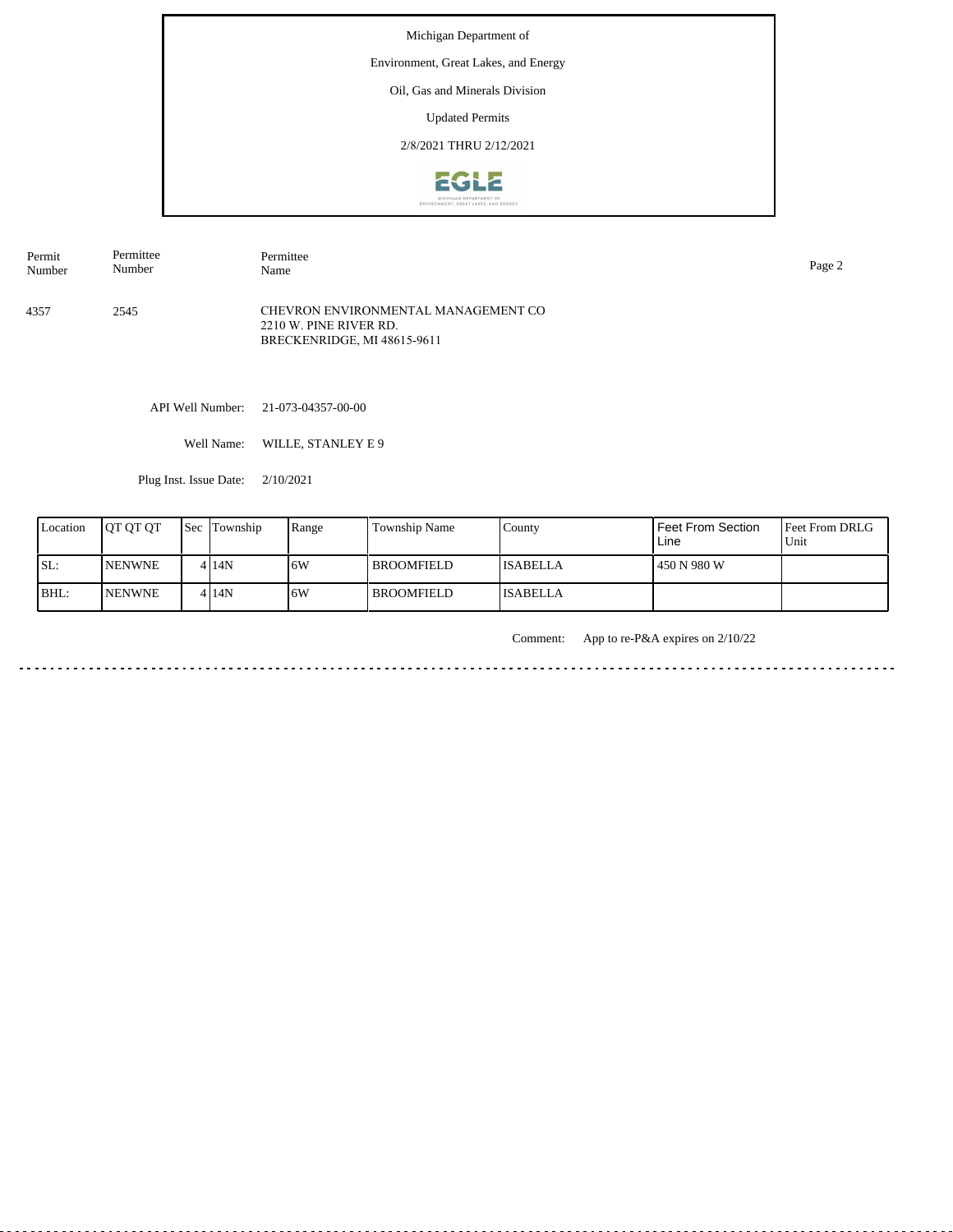## Environment, Great Lakes, and Energy

Oil, Gas and Minerals Division

Updated Permits

2/8/2021 THRU 2/12/2021



**RECORD OF WELL PLUGGING:** Permit Number Permittee Number Permittee Name Page 3

14990 8146 EERDMANS JAMES 838 CHERRY ST SE

GRAND RAPIDS, MI 49506

API Well Number: 21-139-14990-00-00

Well Name: BOUMA-KIRKPATRICK 1

Plugging Date: 12/2/2020

| Location | <b>IOT OT OT</b> | <b>Sec</b> | Township | Range | <b>Township Name</b> | County         | l Feet From Section<br>Line | Feet From DRLG<br>Unit |
|----------|------------------|------------|----------|-------|----------------------|----------------|-----------------------------|------------------------|
| ISL:     | <b>INENWSW</b>   |            | 35   7N  | 13W   | <b>TALLMADGE</b>     | <b>IOTTAWA</b> | l 515 N 990 W               | 330 N 660 E            |
| BHL:     | <b>INENWSW</b>   |            | 35 J7N   | 13W   | <b>TALLMADGE</b>     | <b>IOTTAWA</b> | l 515 N 990 W               | 330 N 660 E            |

16627 40

MUSKEGON DEVELOPMENT COMPANY

1425 S MISSION RD MOUNT PLEASANT, MI 48858

API Well Number: 21-051-16627-00-00

Well Name: PIERSON, F & B 1

Plugging Date: 8/31/2020

| Location | <b>IOT OT OT</b> | <b>Sec Township</b> | Range | Township Name   | County         | <b>Feet From Section</b><br>Line | <b>Feet From DRLG</b><br>Unit |
|----------|------------------|---------------------|-------|-----------------|----------------|----------------------------------|-------------------------------|
| ISL:     | <b>INENWNW</b>   | 1117N               | IЕ    | <b>BILLINGS</b> | <b>GLADWIN</b> | 330 N 990 W                      | 1330 N 330 E                  |
| BHL:     | <b>INENWNW</b>   | 117N                | 1Ε    | <b>BILLINGS</b> | <b>GLADWIN</b> |                                  |                               |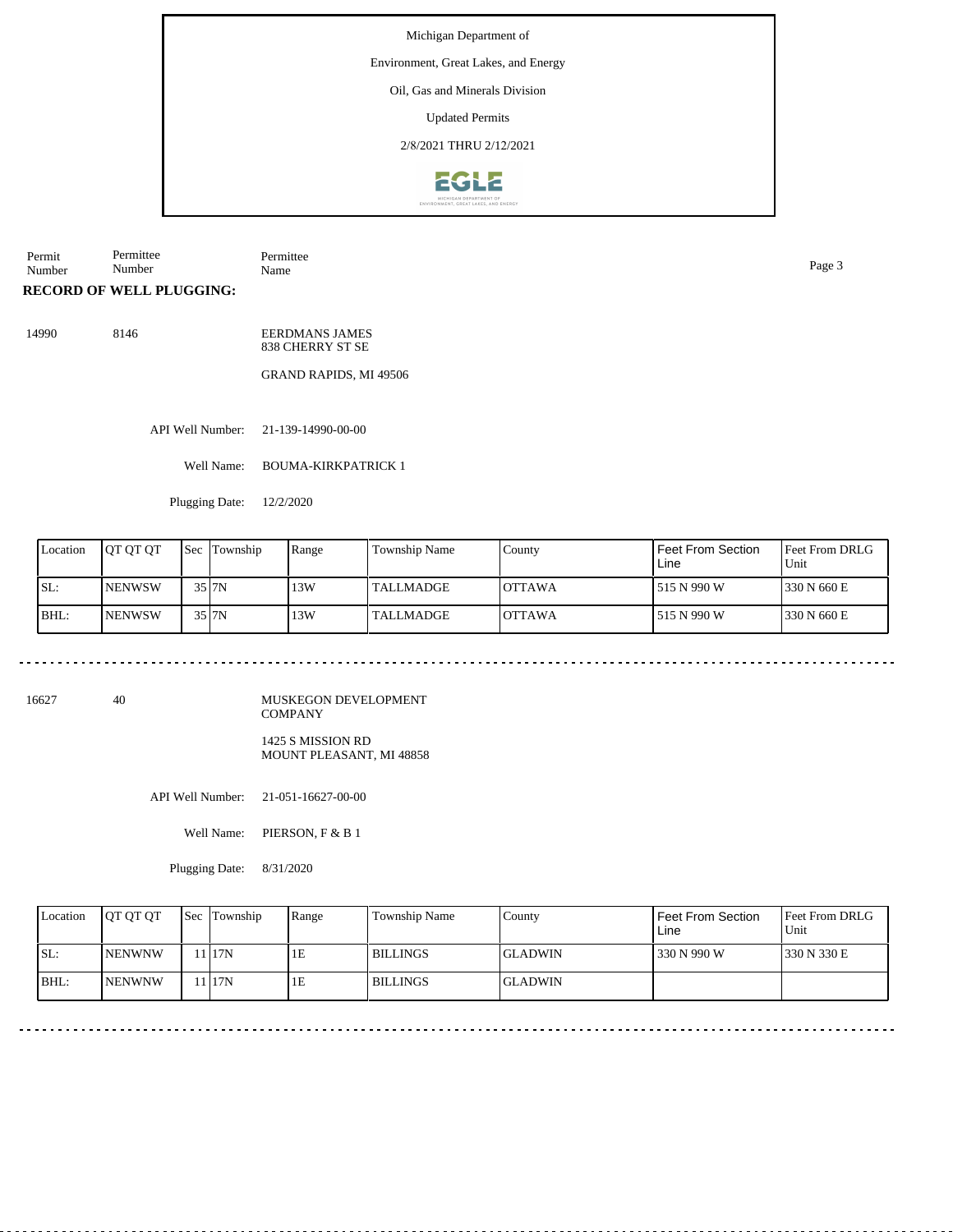## Environment, Great Lakes, and Energy

Oil, Gas and Minerals Division

Updated Permits

2/8/2021 THRU 2/12/2021



API Well Number: 21-127-62000-00-00 Well Name: WOLLER TRUST 1-32 61514 70 TRENDWELL ENERGY CORPORATION 10 E BRIDGE ST STE 200 ROCKFORD, MI 49341 Permit Number Permittee Number Permittee<br>Name Name Page 4

Plugging Date: 1/27/2021

| Location | <b>IOT OT OT</b> | Sec | Township          | Range | <b>Township Name</b> | County         | Feet From Section<br>Line | <b>Feet From DRLG</b><br>Unit |
|----------|------------------|-----|-------------------|-------|----------------------|----------------|---------------------------|-------------------------------|
| ISL:     | ISWSWNW          |     | 32 <sub>13N</sub> | 17W   | <b>GRANT</b>         | <b>IOCEANA</b> | 2478 N 330 W              | 1173 N 330 W                  |
| BHL:     | ISWSWNW          |     | 32 <sub>13N</sub> | 17W   | <b>GRANT</b>         | <b>OCEANA</b>  | 2478 N 330 W              | 1173 N 330 W                  |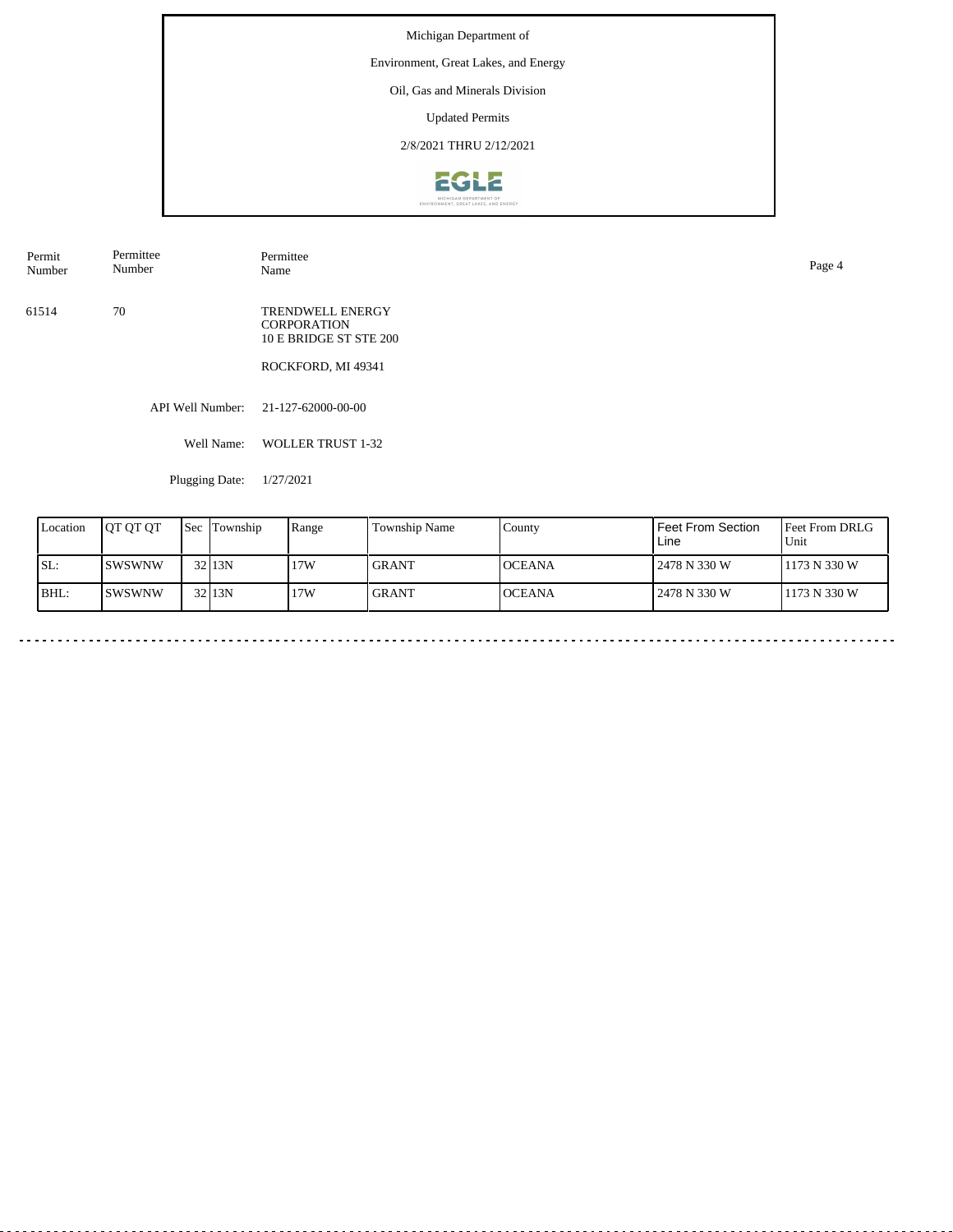Environment, Great Lakes, and Energy

Oil, Gas and Minerals Division

Updated Permits

2/8/2021 THRU 2/12/2021



Permit Number Permittee Number Permittee Name Page 5

# **APPLICATIONS TO CHANGE WELL STATUS:**

37794 6310

CORE ENERGY LLC 1011 NOTEWARE DRIVE

TRAVERSE CITY, MI 49686

API Well Number: 21-137-37794-00-00

Well Name: JANIK & MACKOWIAC 1-11

Approval Date: 2/11/2021

| Location | IOT OT OT      | <b>Sec Township</b> | Range | <b>Township Name</b> | County         | Feet From Section<br>Line | <b>IFeet From DRLG</b><br>Unit |
|----------|----------------|---------------------|-------|----------------------|----------------|---------------------------|--------------------------------|
| ISL:     | <b>NESESE</b>  | 1130N               | 3W    | l BAGLEY             | IOTSEGO        | 1155 S 562 E              |                                |
| BHL:     | <b>INESWSE</b> | 1 <sub>30</sub> N   | 3W    | l BAGLEY             | <b>IOTSEGO</b> | 710 S 703 W               | 1610 N 617 E                   |

True Vertical Depth: 6084

ACOWS to Perforate and Test Current Formation

Proposed Rework: ACOWS to Perforate and Test Current Formation Comment: ACOWS to perf and test within the Niagaran Brown expires on 2/11/22 Comment: